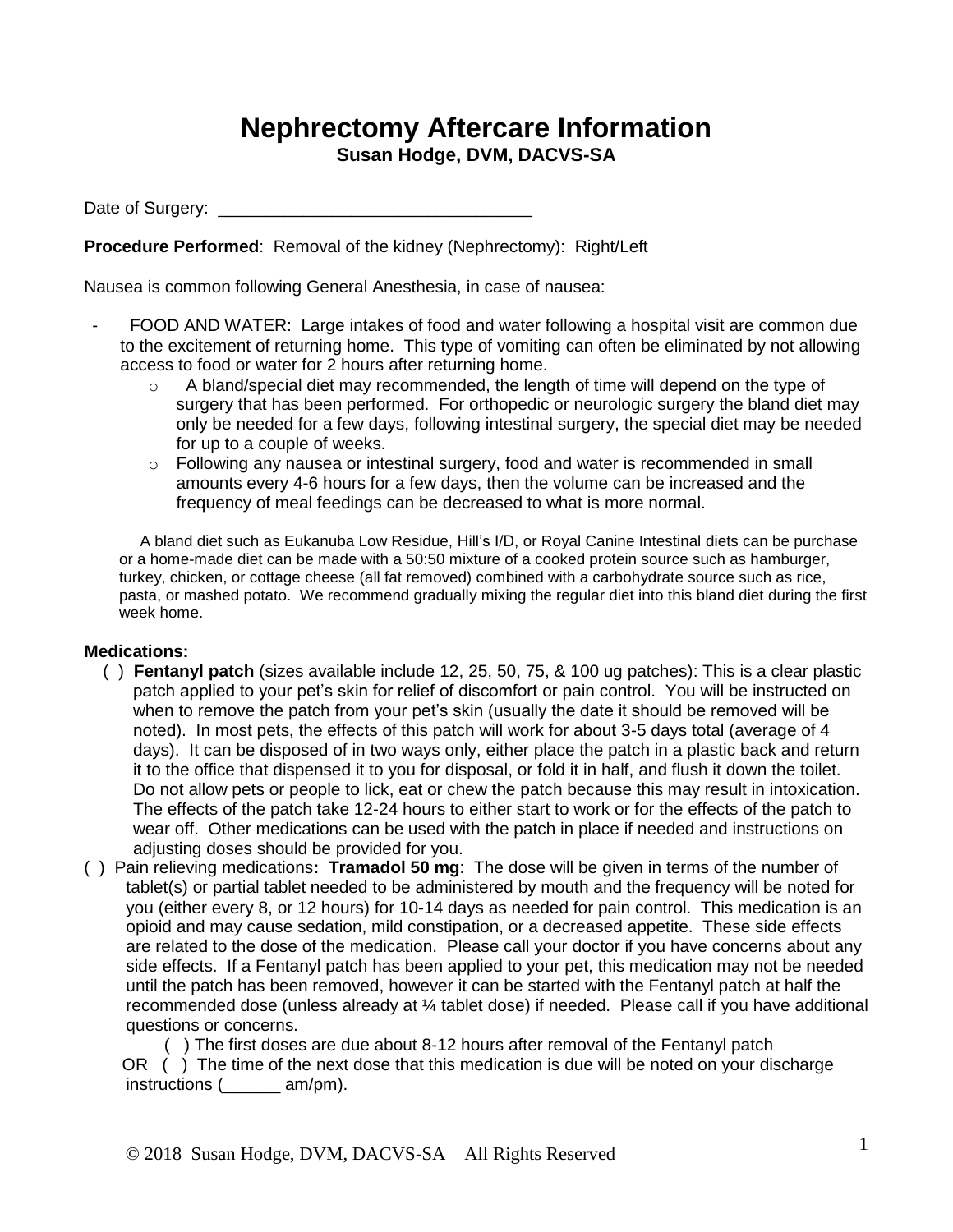- ( ) **Antacids** such as Pepcid AC (Famotidine) or Zantac (Ranitidine) may be recommended:The dose will be given in terms of the number of tablet(s) needed to be administered by mouth and the frequency will be noted for you (either every 12 or 24 hours) for 5-7 days. This is an acid reducing medication which can be purchased over-the-counter in any pharmacy, drug store, or grocery store. The time of the next dose that this medication is due will be noted on your discharge instructions (am/pm).
	- ( ) **Anti-vomiting** medications such as Metoclopramide (Reglan) or Cerenia (Maropitent): The dose will be given in terms of the number of tablet(s) needed to be administered by mouth and the frequency will be noted for you (either every 8, 12, or 24 hours) for 3-5 days. This is an antivomiting medication. The time of the next dose that this medication is due will be noted on your discharge instructions (am/pm).
- ( ) **Other: Antibiotics** may be administered if needed, depending on the case. The dose will be given in terms of the number of tablet(s)/capsule(s) needed to be administered by mouth and the frequency will be noted for you (either every 12 or 24 hours) for the appropriate number of days. Antibiotics would be used to prevent infection or treat contamination noted at the time of surgery. Any antibiotic may cause nausea, vomiting, or diarrhea. Most side effects can be minimized by administering the medication with food. The time of the next dose that this medication is due will be noted on your discharge instructions (am/pm).
	- ( ) Other: Other medications may be added as deemed necessary.

**Exercise:** Limit activity for the next 3 weeks. Your pet should be kept in a crate, playpen, or confined to a small space at all times unless under direct supervision for the first 3 weeks. No jumping, running, or rough-housing with other pets or people. Unrestricted activity may result in more pain, break down of the abdominal incision, or other complications.

 ( ) Short walks are permitted on a leash only (10 minutes maximum). Do not leave your pet off the leash or unattended outside during the time of exercise restriction.

For Cats:

- ( ) Please do not let your pet outside during recovery.
- ( ) LITTER PAN Use shredded paper or Yesterdays News for litter for 2-3 weeks.

( ) LAB /BIOPSY RESULTS: Results of the submitted samples should return in 5-7 days time. Dr. Hodge will call you with these results, but please call if you have not heard from her in 7 days. A copy of these results will be sent to your regular veterinarian after review.

**Incision:** Please check the incision for signs of problems including: redness, swelling, pain, discharge, opening, or loss of sutures/staples. Please call if any of these are noted. Do not allow your pet to lick at the incision. Please obtain an Elizabethan collar from us, your regular veterinarian, or a pet supply store to prevent licking at the incision. Other options to deter licking the incision include: application of bitter apple solution (purchased from a pet supply store) around the incision several times per day, or place a t-shirt or boxer shorts on your pet depending on the location of the incision and their tolerance of these pieces of clothing.

- ( ) There are no external staples/sutures to be removed, but the incision should still be checked.
- ( ) There are staples/sutures that need to be removed in about 10-14 days.